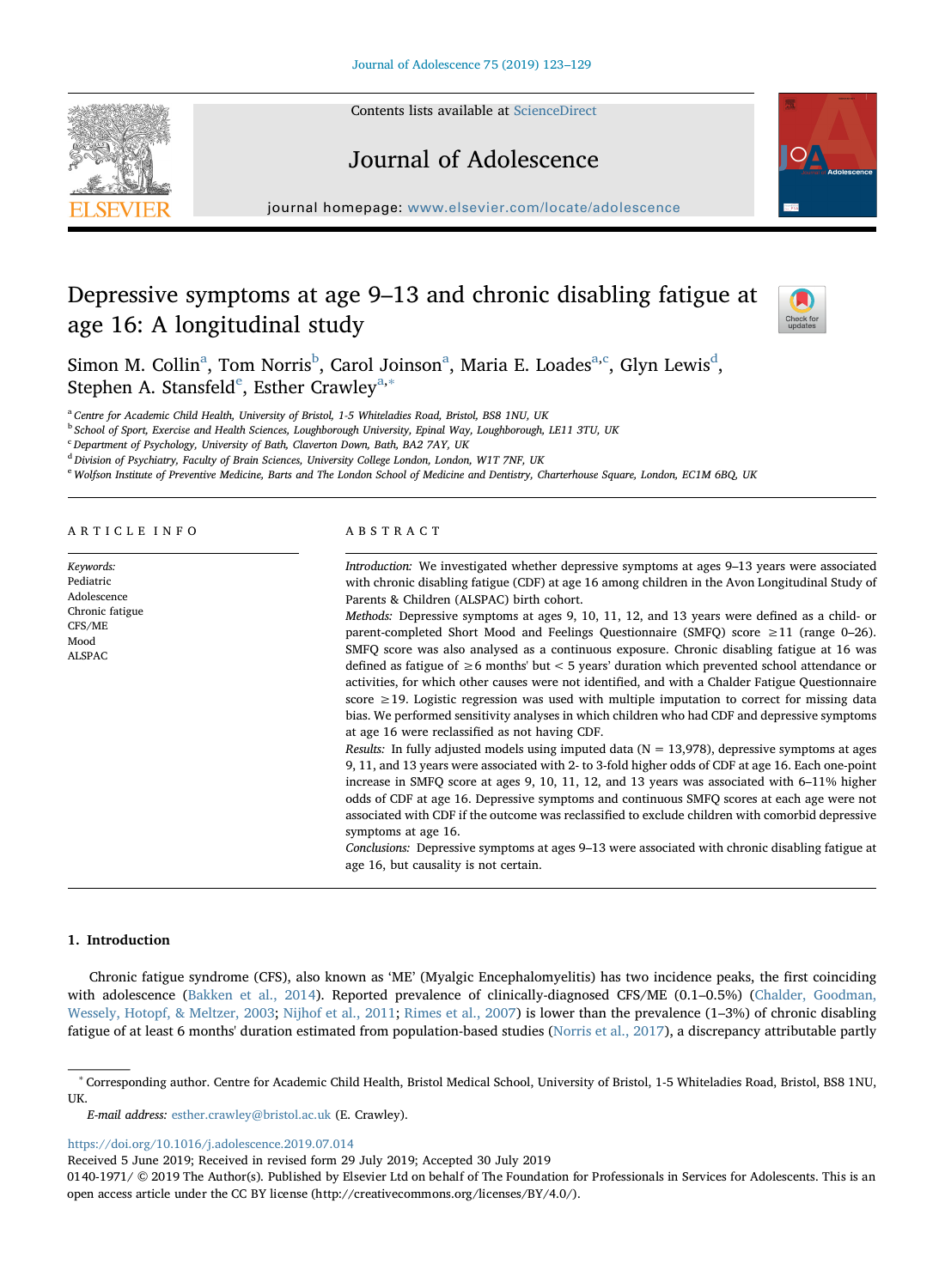to diagnostic uncertainty among clinicians ([Bayliss et al., 2014\)](#page-6-5).

Depressive symptoms occur in up to one third of children with CFS/ME who access specialist services [\(Bould, Collin, Lewis,](#page-6-6) [Rimes, & Crawley, 2013;](#page-6-6) [Collin, Nuevo, et al., 2015;](#page-6-7) [Loades, Rimes, Ali, Lievesley, & Chalder, 2018\)](#page-6-8), but it is not known to what extent comorbid depression is secondary to CFS/ME ([Bould, Lewis, Emond, & Crawley, 2011;](#page-6-9) [Loades, Rimes, Ali, & Chalder, 2019](#page-6-10)). Whilst low mood is a plausible consequence of the debilitating fatigue that characterizes pediatric CFS/ME ([Taylor, Loades, Brigden,](#page-6-11) [Collin, & Crawley, 2017\)](#page-6-11), fatigue is also part of the descriptor of depression.

Longitudinal studies have the potential to elucidate causal relationships, but these have so far provided only slender evidence for depression as a risk factor for later onset of severe fatigue ([Bould et al., 2011\)](#page-6-9). We previously used data from the Avon Longitudinal Study of Parents and Children (ALSPAC) birth cohort to show that child psychological factors at age 7–8 years were associated with an increased risk of chronic disabling fatigue (CDF) at age 13, but this association was confounded by maternal mood ([Collin, Tilling,](#page-6-12) [et al., 2015\)](#page-6-12). In the present study, we use ALSPAC data to investigate possible associations of depressive symptoms at ages 9, 10, 11, 12, and 13 years with CDF at age 16 years.

#### 2. Methods

#### 2.1. Participants

ALSPAC is a population-based study, which aims to investigate a wide range of influences on the health and development of children [\(Boyd et al., 2013](#page-6-13)). Pregnant women residing in the former Avon Health Authority in south-west England who had an estimated date of delivery between 1 April 1991 and 31 December 1992 were invited to take part, resulting in a cohort of 14,541 pregnancies and 13,978 children alive at 12 months of age (excluding triplets and quads). The ALSPAC study website contains details of all the data that are available through a fully searchable data dictionary [\(www.bris.ac.uk/alspac/researchers/data-access/data](http://www.bris.ac.uk/alspac/researchers/data-access/data-dictionary/)[dictionary/\)](http://www.bris.ac.uk/alspac/researchers/data-access/data-dictionary/). Ethical approval for the study was obtained from the ALSPAC Ethics and Law Committee (IRB00003312) and the Local Research Ethics Committees.

#### 2.2. Measures

# 2.2.1. Outcome (chronic disabling fatigue at age 16 years)

The method for defining 'chronic disabling fatigue' (CDF) at age 16 years (median 16.6, IQR 16.5–16.8 years) has been described previously ([Collin et al., 2016\)](#page-6-14). We use the term CDF rather than CFS/ME because children in our study were not examined by a physician. Children were classified as having CDF at age 16 years based on information provided by parents and children. CDF was defined as fatigue (feeling tired or lacking in energy) of > 6 months' duration that was associated with absence from full-time school or that had prevented the child from taking part in activities 'quite a lot' or 'a great deal', excluding fatigue possibly related to sport, snoring and other illnesses. Children could only be classified as having CDF if they scored ≥19 (range 0–33) on the Chalder Fatigue scale. This threshold has 82.4% sensitivity and 86.4% specificity for CFS/ME in adults ([Cella & Chalder, 2010;](#page-6-15) [Chalder et al., 1993](#page-6-16)). Children who met our CDF criteria but who were reported by parents to have had problems with alcohol or drugs (crack, solvents, heroin, or cocaine) or a diagnosis of anorexia nervosa were classified as not having CDF. According to our definitions, the prevalence of CDF of  $> 6$  months' duration at age 16 was 1.46% (84/5756). To reduce the likelihood of reverse causality between the primary exposure and the outcome, we excluded children with > 5 years' duration of fatigue (11 out of 84 children), hence our analysis was based on  $n = 73$  children with CDF at age 16 years.

### 2.2.2. Exposures (depressive symptoms at ages 9, 10, 11, 12 and 13 years)

Children completed the Short Mood and Feelings Questionnaire (SMFQ) [\(Angold et al., 1995\)](#page-6-17) at ages 10 (median 10.6, IQR 10.5–10.8), 12 years (median 12.8, IQR 12.7–12.9 years) and 13 (median 13.8, IQR 13.8–13.9) years, and parents completed the SMFQ when the child was 9 (median 9.6, IQR 9.6–9.7), 11 (median 11.7, IQR 11.7–11.8), and 13 (median 13.1, IQR 13.1–13.2) years old.

The SMFQ is a 13-item scale derived from the 33-items Mood and Feelings Questionnaire ([Costello & Angold, 1988\)](#page-6-18). The SMFQ asks about the occurrence of depressive symptoms over the past two weeks. It correlates highly with the Children's Depression Inventory (CDI) [\(Kovacs, Goldston, & Gatsonis, 1993\)](#page-6-19) and the Diagnostic Interview Schedule for Children (DISC) (Shaff[er, Fisher,](#page-6-20) [Lucas, Dulcan, & Schwab-Stone, 2000](#page-6-20)), and discriminates depressed from non-depressed children in general population samples ([Angold, Erkanli, Silberg, Eaves, & Costello, 2002\)](#page-6-21).

We analysed SMFQ as a dichotomized score, defining high levels of depressive symptoms as a score ≥11 and as a continuous score (range 0–26). An SMFQ threshold of 11 had high sensitivity and specificity for an ICD-10 diagnosis of depression at 18 years in the ALSPAC cohort [\(Turner, Joinson, Peters, Wiles, & Lewis, 2014\)](#page-6-22), and has been used in other population studies ([Angold et al.,](#page-6-21) [2002;](#page-6-21) [Thapar & McGu](#page-6-23)ffin, 1998).

### 2.3. Statistical analysis

A set of putative risk factors for pediatric CFS/ME was identified based on our earlier work and a review of the literature [\(Collin](#page-6-14) [et al., 2016;](#page-6-14) [Collin, Tilling, et al., 2015](#page-6-12); [Crawley et al., 2012;](#page-6-24) [Norris et al., 2017\)](#page-6-4). To identify associations between our exposures and outcome, we identified potential confounding variables which could potentially bias any observed association between primary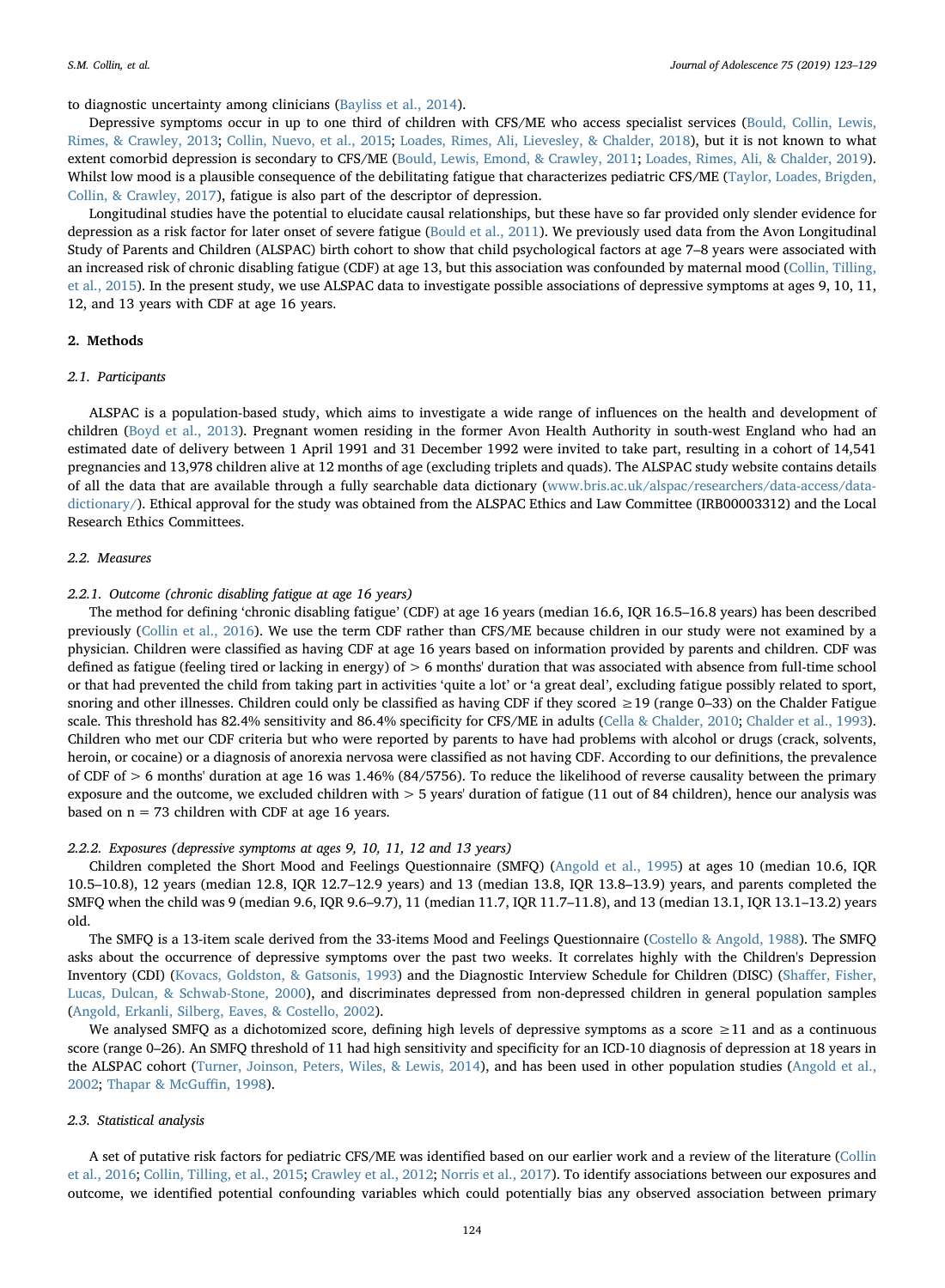exposure and outcome [\(Mattocks et al., 2008\)](#page-6-25). The first step in this process was to hold consultative meetings with experts in the fields related to the primary (psychological) and other exposures (sleep, physical activity) and specialists in pediatric CFS/ME. Consensus from these meetings was encapsulated in the form of directed acyclic graphs (DAGs). DAGs are causal diagrams which provide a method for formalising and clarifying relationships between variables [\(Moodie & Stephens, 2010](#page-6-26)), thereby informing the process of building causal models [\(Bodnar & Nelson, 2004](#page-6-27)). DAGs are useful for identifying variables which confound the relationship between two variables, thus providing researchers with a set of variables for which adjustment is necessary (or unnecessary) in order to obtain unbiased estimates of the causal relationship between two variables ([Greenland, Pearl, & Robins, 1999\)](#page-6-28). We refer to the final (logistic regression) model comprising the outcome (CDF as a binary variable), the primary exposure (depressive symptoms) and all identified confounders as the 'analysis model'.

If the analysis model is fitted to a 'complete case' dataset, i.e. dropping participants who have missing data for any of the variables in the model, standard errors will be inflated, and bias may arise. If missingness is dependent only on observed data, i.e. date in the analysis model are 'missing at random' (MAR), then multiple imputation can be used to correct this bias. Multiple imputation uses a model based on the analysis model plus auxiliary variables which are selected because: a) they are associated with the outcome; b) they are associated with the missingness of the outcome; and c) they do not have too much missing data (to ensure stable imputation models which therefore produce reliable estimates). The number of imputations required to achieve convergence of parameter estimates was determined by checking the estimate of the Monte Carlo error (MCE) in relation to the standard error of the coefficient being estimated. The number of imputations was increased until MCE reached a value which was < 10% of the standard error of the estimate (for all models in our study, 50 imputations was sufficient to meet this criteria). The sample size after imputation was N = 13,978, representing children in the 'core' ALSPAC sample who were alive at 1 year and who were either a singleton or twin. Multivariable imputation was performed using an imputation sampling method which incorporates all sources of variability and uncertainty in the imputed values [\(Royston, 2007\)](#page-6-29). The analysis model is then fitted to the imputed datasets, using Rubin's rules to combine the estimates into a single estimate which is unbiased (or less biased) by differential losses to follow up [\(Rubin, 1987](#page-6-30)).

Children completed the SMFQ at age 16 (median 16.6, IQR 16.5–16.8) years, and two thirds of ALSPAC children classified with CDF at age 16 had an SMFQ score  $\geq 11$  at this age [\(Collin et al., 2016\)](#page-6-14). On the basis that high levels of fatigue in these children might be secondary to depression, we performed sensitivity analyses in which we reclassified children who had CDF and high levels of depressive symptoms at age 16 as not having CDF.

All analyses were performed using Stata (StataCorp. 2015. Stata Statistical Software: Release 14. College Station, TX: StataCorp LP).

# 3. Results

Data to define CDF at age 16 years were more likely to be missing for children born into lower socioeconomic status households and whose mothers were more likely to experience depression and anxiety (see supplementary file Table S1).

The numbers of participants with outcome and exposure data available for analysis are summarized in [Table 1.](#page-2-0) The proportions of children who had depressive symptoms (SMFQ score  $\geq$  11) at each age were higher in those with CDF than without CDF at age 16 (Chi-squared  $p < 0.001$ ), and median SMFQ scores at each age were higher in children who had CDF at age 16 years compared with children who did not have CDF (Kruskal-Wallis p < 0.001).

In fully adjusted models using imputed data ( $N = 13,978$ ), the odds of CDF at age 16 in children who had high levels of depressive symptoms at age 9–13 years were 2- to 3-fold higher, compared with children without depressive symptoms at these ages ([Table 2](#page-3-0)). The associations were strongest at ages 9, 11, and 13 years; at ages 10 and 12 years the 95% confidence intervals were consistent with no association. Each one-point increase in SMFQ score at ages 9–13 years was associated with 6–11% higher odds of CDF at age 16 ([Table 3\)](#page-4-0).

#### <span id="page-2-0"></span>Table 1

Parent (SMFQ<sub>P</sub>) and child (SMFQ<sub>C</sub>) scores and high levels of depressive symptoms (SMFQ score  $\geq$ 11) at age 9–16 years in relation to chronic disabling fatigue (CDF) at age 16 years.

|                                                         |                | Children without CDF ( $N = 5683$ ) | Children with CDF $(N = 73)$ |
|---------------------------------------------------------|----------------|-------------------------------------|------------------------------|
| SMFO <sub>p</sub> $\omega$ 9 yrs (mean 9.7 yrs)         | median (IQR)   | $1(0-3)$ , n = 4881                 | $4(2-7)$ , $n = 61$          |
|                                                         | $SMFO \geq 11$ | 105(2.15%)                          | 7(11.5%)                     |
| SMFO <sub><math>c</math></sub> @ 10 yrs (mean 10.6 yrs) | median (IOR)   | $3(1-5)$ , n = 4551                 | $5(3-8)$ , $n = 60$          |
|                                                         | $SMFO \geq 11$ | 218 (4.79%)                         | 8 (13.3%)                    |
| SMFO <sub>p</sub> $\omega$ 11 yrs (mean 11.7 yrs)       | median (IQR)   | 1 (0-3), $n = 4723$                 | $3(1-6)$ , $n = 61$          |
|                                                         | $SMFO \geq 11$ | 114 (2.41%)                         | $6(9.84\%)$                  |
| SMFO <sub><math>c</math></sub> @ 12 yrs (mean 12.8 yrs) | median (IOR)   | $3(1-5)$ , n = 4358                 | $4(2-8)$ , $n = 59$          |
|                                                         | $SMFO \geq 11$ | 259 (5.94%)                         | 11 (18.6%)                   |
| SMFO <sub>p</sub> $\omega$ 13 yrs (mean 13.2 yrs)       | median (IQR)   | $1(0-3)$ , $n = 4788$               | $3.5(1-8)$ , n = 60          |
|                                                         | $SMFO \geq 11$ | 137 (2.86%)                         | 10(16.7%)                    |
| SMFO <sub><math>c</math></sub> @ 13 yrs (mean 13.8 yrs) | median (IOR)   | $3(2-7)$ , n = 4114                 | $6(3-12)$ , $n = 54$         |
|                                                         | $SMFO \geq 11$ | 410 (9.97%)                         | 19 (35.2%)                   |
| SMFO <sub>p</sub> $\omega$ 16 yrs (mean 16.8 yrs)       | median (IOR)   | $4(2-7)$ , $n = 4370$               | $12(7-18)$ , $n = 35$        |
|                                                         | $SMFO \geq 11$ | 610 (14.0%)                         | 21 (60.0%)                   |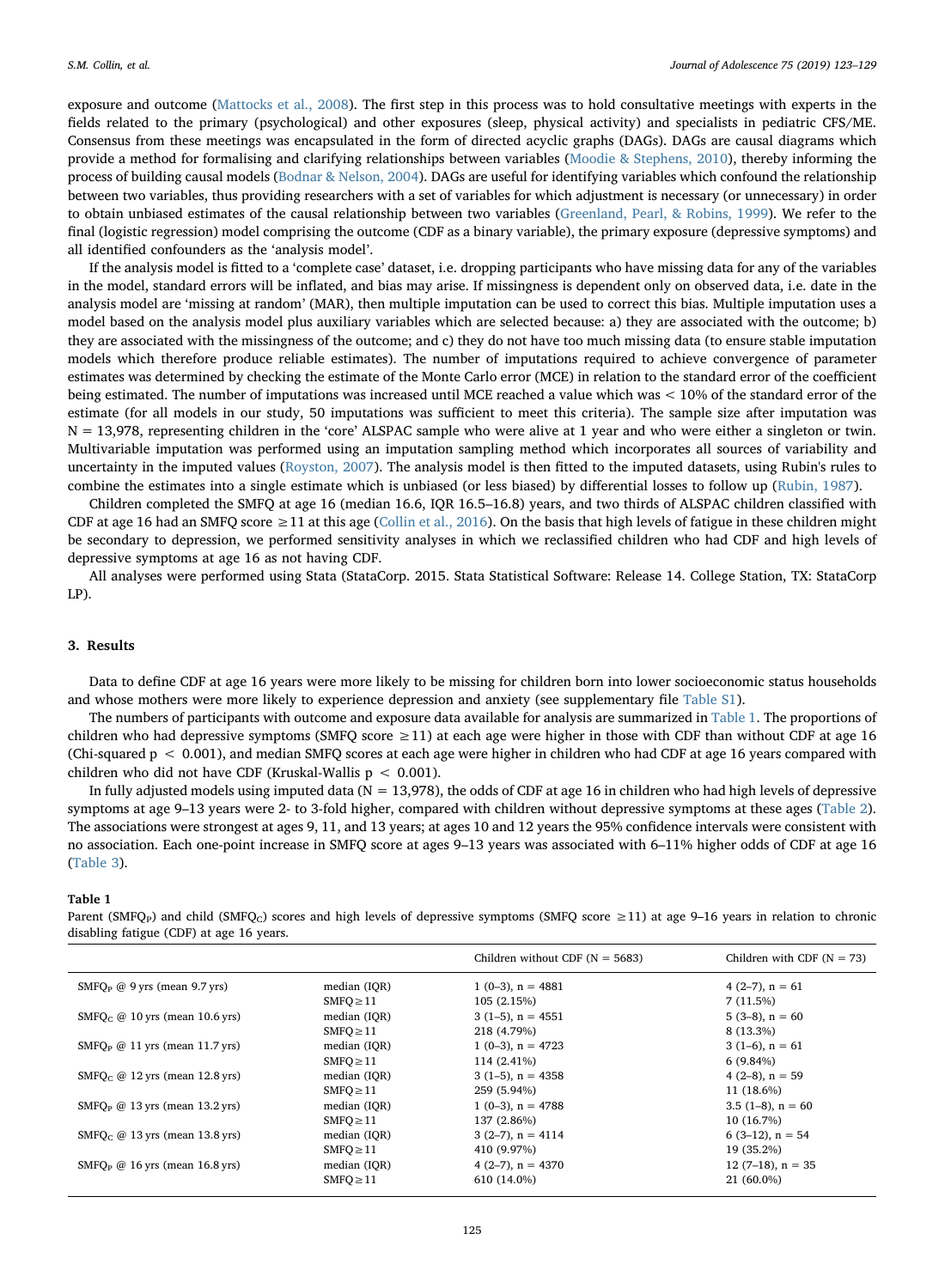|                                                      |                                 | Raw data          | Imputed data      | Imputed data <sup>®</sup> (excluding comorbid depressive symptoms) |
|------------------------------------------------------|---------------------------------|-------------------|-------------------|--------------------------------------------------------------------|
| Depressive symptoms at age 9 yrs (SMF $Qb \ge 11$ )  | Partially adjusted <sup>#</sup> | 6.44 (2.74, 15.2) | 6.25(3.10, 12.6)  | 3.41 (1.10, 10.6)                                                  |
|                                                      | Fully adjusted <sup>3</sup>     |                   | 2.32 (1.02, 5.30) | 1.87(0.56, 6.27)                                                   |
| Depressive symptoms at age 10 yrs $(SMFQc \ge 11)$   | Partially adjusted <sup>#</sup> | 2.67 (1.18, 6.07) | 3.14 (1.64, 6.00) | 1.58 (0.61, 4.09)                                                  |
|                                                      | Fully adjusted <sup>*</sup>     |                   | (70(0.80, 3.61)   | 1.11 (0.40, 3.13)                                                  |
| Depressive symptoms at age 11 yrs $(SMFQ_P \ge 11)$  | Partially adjusted"             | 4.60 (1.90, 11.2) | 6.79 (3.24, 14.2) | 3.38 (1.16, 9.85)                                                  |
|                                                      | Fully adjusted <sup>*</sup>     |                   | 2.49 (1.01, 6.10) | 1.80 (0.54, 6.01)                                                  |
| Depressive symptoms at age 12 yrs (SMFQ $c \ge 11$ ) | Partially adjusted <sup>*</sup> | 3.85 (1.93, 7.69) | 3.29(3.14, 3.43)  | 1.12 (0.39, 3.19)                                                  |
|                                                      | Fully adjusted <sup>*</sup>     |                   | .87(0.93, 3.78)   | 0.77(0.26, 2.29)                                                   |
| Depressive symptoms at age 13 yrs $(SMFQP \ge 11)$   | Partially adjusted <sup>#</sup> | 6.48(3.04, 13.8)  | 6.86(3.61, 13.0)  | 2.71 (1.01, 7.30)                                                  |
|                                                      | Fully adjusted <sup>*</sup>     |                   | 3.03 (1.39, 6.58) | 1.51 (0.51, 4.46)                                                  |
| Depressive symptoms at age 13 yrs $(SMFQc \ge 11)$   | Partially adjusted <sup>#</sup> | 5.37 (2.95, 9.79) | 3.73 (2.30, 6.05) | 1.38 (0.62, 3.05)                                                  |
|                                                      | Fully adjusted <sup>*</sup>     |                   | 2.45 (1.47, 4.07) | 1.01 (0.44, 2.30)                                                  |

<span id="page-3-0"></span>years Associations (odds ratio (95% CI)) of dichotomous SMFQ scores ≥11 indicating high levels of depressive symptoms) at ages 9–13 years with chronic disabling fatigue (CDF) at age 16 years age 16 ronic disabling fatigue (CDF) at with ch Tronto  $\frac{1}{2}$ d Í ļ  $\ddot{a}$  $>11$  indicating high levels of dep  $\mathbf{r}^{\alpha}$ Ć SMEO j ratio (95% CD) of dichotom radda riatio Table 2

† Variables for the multiple imputation were: CDF @ 13y & 16y; sex; night-time sleep duration @ 7y & 9y; BMI @ 7y & 9y; child mood @ 9y, 10y, 11y, 12y, 13y (Short Moods and Feelings Questionnaire<br>score); maternal depressi behavioural problems @ 7y; conduct problems @ 8y; duration of breastfeeding; family income @ 4y; maternal childhood socioeconomic status; maternal education; maternal age at birth of child; maternal psychopathology @ 8-10y; experienced bullying @ 8y; days spent outdoors @ 8y; poor concentration at school @ 7y; maternal and paternal BMI @ 8y; internalising behaviour @ 4y (Strengths score); maternal depression @ 11y (Edinburgh Postnatal Depression Scale); maternal anxiety @ 11y (Crown-Crisp Experiential Index); mean test score for English, Mathematics and Science @ 11y (Key Stage 2 tests); maternal life events score (antenatal); self-esteem @ 8y (Global Self Worth subscale from Harter's Self Perception Profile for Children); ALSPAC family adversity index (antenatal); family adversity index @8-10y; life difficulties, hyperactivity and internalising behaviour @ 11y (Strengths and Difficulties Questionnaire); screen time @ 6y; special school arrangements for emotional/ <sup>+</sup> Variables for the multiple imputation were: CDF @ 13y & 16y; sex; night-time sleep duration @ 7y & 9y; BMI @ 7y & 9y; child mood @ 9y, 10y, 11y, 12y, 13y (Short Moods and Feelings Questionnaire behavioural problems @ 7y; conduct problems @ 8y; duration of breastfeeding; family income @ 4y; maternal schildhood socioeconomic status; maternal education; maternal age at birth of child; maternal psychopathology @ 8-10y; experienced bullying @ 8y; days spent outdoors @ 8y; poor concentration at school @ 7y; maternal and paternal BMI @ 8y; internalising behaviour @ 4y (Strengths and Difficulties Questionnaire); early puberty; dietary patterns @ 3y & 10y; physical activity @ 11y & 13y (total accelerometer counts per minute over 7-day period). and Difficulties Questionnaire); early puberty; dietary patterns @ 3y & 10y; physical activity @ 11y & 13y (total accelerometer counts per minute over 7-day period).  $\#$  Adjusted for sex and family adversity index (antenatal).  $#$  Adjusted for sex and family adversity index (antenatal).

‡ Adjusted for: sex; family adversity index (antenatal); BMI @ 7y & 9y; maternal depression @ 11y; maternal anxiety @ 11y; internalising behaviour @ 4y & 11y; self-esteem @ 8y; child mood @ 9y; early puberty; Key Stage 2 test scores; duration of breastfeeding; family income @ 4y; screen time @ 6y; maternal childhood socioeconomic status; maternal life events score (antenatal); night-time sleep Adjusted for: sex; family adversity index (antenatal); BMI @ 7y & 9y; maternal depression @ 11y; maternal anxiety @ 11y; internalising behaviour @ 4y & 11y; self-esteem @ 8y; child mood @ 9y; early puberty; Key Stage 2 test scores; duration of breastfeeding; family income @ 4y; screen time @ 6y; maternal childhood socioeconomic status; maternal life events score (antenatal); night-time sleep duration @ 8y; conduct problems @ 8y; dietary patterns @ 10y duration @ 8y; conduct problems @ 8y; dietary patterns @ 10y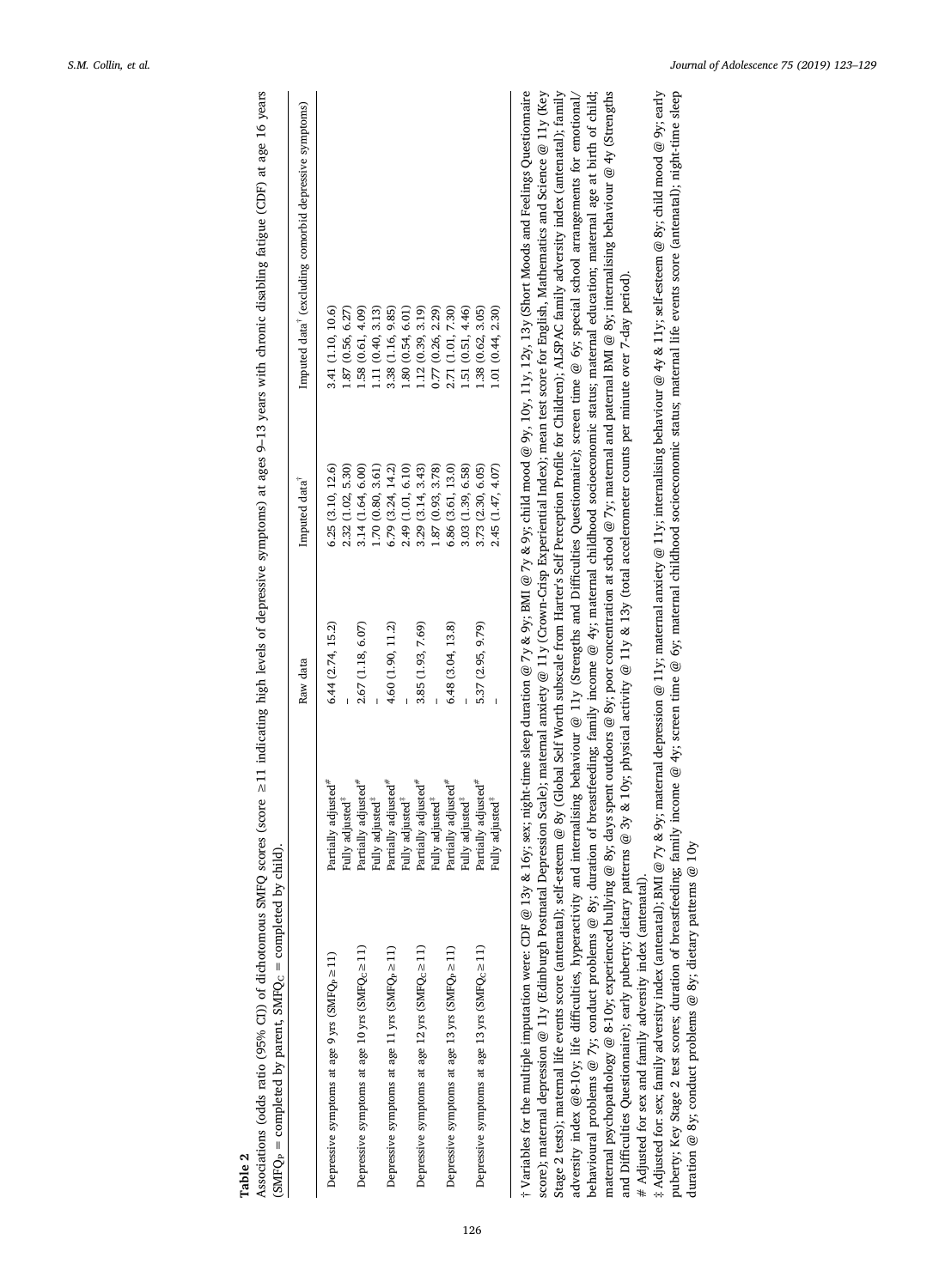#### <span id="page-4-0"></span>Table 3

Associations (odds ratio (95% CI)) of continuous SMFQ scores at ages 9–13 years with chronic disabling fatigue (CDF) at age 16 years (SMFQ<sub>P</sub> = completed by parent, SMFQ<sub>C</sub> = completed by child).

|                                                 |                                 | Raw data         | Imputed data <sup>†</sup> | Imputed data <sup>†</sup> (excluding comorbid depressive symptoms) |
|-------------------------------------------------|---------------------------------|------------------|---------------------------|--------------------------------------------------------------------|
| $SMFQP$ at age 9 yrs (mean 9.7 yrs)             | Partially adjusted <sup>#</sup> | 1.19(1.13, 1.26) | 1.15(1.10, 1.21)          | 1.10(1.02, 1.17)                                                   |
|                                                 | Fully adjusted <sup>#</sup>     |                  | 1.07(1.01, 1.13)          | 1.04(0.97, 1.13)                                                   |
| $SMFOc$ at age 10 yrs (mean 10.6 yrs)           | Partially adjusted <sup>#</sup> | 1.13(1.06, 1.20) | 1.12(1.07, 1.17)          | 1.06(1.05, 1.06)                                                   |
|                                                 | Fully adjusted <sup>*</sup>     | -                | 1.06(1.01, 1.12)          | 1.02(0.95, 1.10)                                                   |
| SMFQ <sub>p</sub> at age 11 yrs (mean 11.7 yrs) | Partially adjusted <sup>#</sup> | 1.15(1.09, 1.22) | 1.16(1.10, 1.21)          | 1.09(1.09, 1.10)                                                   |
|                                                 | Fully adjusted <sup>*</sup>     | -                | 1.07(1.01, 1.14)          | 1.04(0.96, 1.12)                                                   |
| $SMFQC$ at age 12 yrs (mean 12.8 yrs)           | Partially adjusted <sup>#</sup> | 1.12(1.05, 1.19) | 1.14(1.09, 1.20)          | 1.03(0.96, 1.09)                                                   |
|                                                 | Fully adjusted <sup>*</sup>     | -                | 1.11(1.07, 1.16)          | 0.99(0.92, 1.06)                                                   |
| $SMFQp$ at age 13 yrs (mean 13.2 yrs)           | Partially adjusted <sup>#</sup> | 1.15(1.10, 1.21) | 1.15(1.11, 1.20)          | 1.09(1.08, 1.09)                                                   |
|                                                 | Fully adjusted <sup>*</sup>     | -                | 1.09(1.04, 1.14)          | 1.04(0.98, 1.11)                                                   |
| $SMFQC$ at age 13 yrs (mean 13.8 yrs)           | Partially adjusted <sup>#</sup> | 1.13(1.07, 1.20) | 1.11(1.07, 1.16)          | 1.03(1.02, 1.03)                                                   |
|                                                 | Fully adjusted <sup>*</sup>     |                  | 1.07 (1.02, 1.12)         | 0.99(0.92, 1.07)                                                   |

† Variables for the multiple imputation were: CDF @ 13y & 16y; sex; nighttime sleep duration @ 7y & 9y; BMI @ 7y & 9y; child mood @ 9y, 10y, 11y, 12y, 13y (Short Moods and Feelings Questionnaire score); maternal depression @ 11y (Edinburgh Postnatal Depression Scale); maternal anxiety @ 11y (Crown-Crisp Experiential Index); mean test score for English, Mathematics and Science @ 11y (Key Stage 2 tests); maternal life events score (antenatal); self-esteem @ 8y (Global Self Worth subscale from Harter's Self Perception Profile for Children); ALSPAC family adversity index (antenatal); family adversity index @8-10y; life difficulties, hyperactivity and internalising behaviour @ 11y (Strengths and Difficulties Questionnaire); screen time @ 6y; special school arrangements for emotional/behavioural problems @ 7y; conduct problems @ 8y; duration of breastfeeding; family income @ 4y; maternal childhood socioeconomic status; maternal education; maternal age at birth of child; maternal psychopathology @ 8-10y; experienced bullying @ 8y; days spent outdoors @ 8y; poor concentration at school @ 7y; maternal and paternal BMI @ 8y; internalising behaviour @ 4y (Strengths and Difficulties Questionnaire); early puberty; dietary patterns @ 3y & 10y; physical activity @ 11y & 13y (total accelerometer counts per minute over 7-day period).

# Adjusted for sex and family adversity index (antenatal).

‡ Adjusted for: sex; family adversity index (antenatal); BMI @ 7y & 9y; maternal depression @ 11y; maternal anxiety @ 11y; internalising behaviour @ 4y & 11y; self-esteem @ 8y; child mood @ 9y; early puberty; Key Stage 2 test scores; duration of breastfeeding; family income @ 4y; screen time @ 6y; maternal childhood socioeconomic status; maternal life events score (antenatal); nighttime sleep duration @ 8y; conduct problems @ 8y; dietary patterns @ 10y

In a sensitivity analysis, SMFQ scores and depressive symptoms at each age were not associated with CDF if the outcome was reclassified to exclude children who had comorbid depressive symptoms ([Tables 2 and 3](#page-3-0)). This was confirmed in a bivariate probit analysis (based on raw data) for depressive symptoms at each age in relation to CDF at age 16 with or without comorbid depressive symptoms (Supplementary File, Table S2).

# 4. Discussion

Depressive symptoms at ages 9–13 years were associated with a 2- to 3-fold increased risk of chronic disabling fatigue at age 16 in this UK birth cohort. Initially large positive associations were attenuated after full adjustment for all potential confounders and were no longer supported by statistical evidence at ages 10 and 12 years. Continuous SMFQ scores at all ages were associated with CDF at age 16, even after adjustment for all potential confounders. However, when we excluded comorbid depressive symptoms from our definition of CDF, all the associations disappeared. Therefore, we cannot assert that our results demonstrate a prospective (causal/ developmental) association of depressive symptoms at age 9–13 with an increased risk of onset of CDF in late adolescence. We can only conclude that the observed associations between depressive symptoms and later chronic fatigue reflect (to an unknown extent) ongoing mood disorders, i.e. associations between depressive symptoms at younger and older ages.

# 4.1. Strengths and limitations

The main strength of our study is that it used prospectively collected data from a large population-based birth cohort. Our use of directed acyclic graphs enabled us to examine temporal relationships and to adjust for multiple potential confounders [\(Moodie &](#page-6-26) [Stephens, 2010](#page-6-26)). Furthermore, we used multiple imputation to adjust for higher losses to follow up that occur among cohort participants from less affluent social groups ([Boyd et al., 2013\)](#page-6-13). The main limitation of our study is that children were not assessed by a physician, which is why we describe our outcome as 'chronic disabling fatigue', a proxy for CFS/ME. However, our CDF outcome at age 16 combined parental data with a child-completed Chalder Fatigue Questionnaire (CFQ) score [\(Collin et al., 2016](#page-6-14)). We classified children as not having CDF if they had a CFQ score < 19, a threshold which has high sensitivity and specificity for CFS/ME in adults ([Cella & Chalder, 2010\)](#page-6-15).

Another limitation is that, although we excluded children who had been fatigued for > 5 years, this does not eliminate the possibility of overlap between primary exposure and outcome for some of the children. In a UK clinical cohort of pediatric CFS/ME patients, the median (IQR) self-reported duration of illness for patients under 12 years old was 12 (7–23) months and in patients 12–18 years old it was 18 (11–28) months [\(Collin, Nuevo, et al., 2015](#page-6-7)). Furthermore, our previous analysis of CDF among children in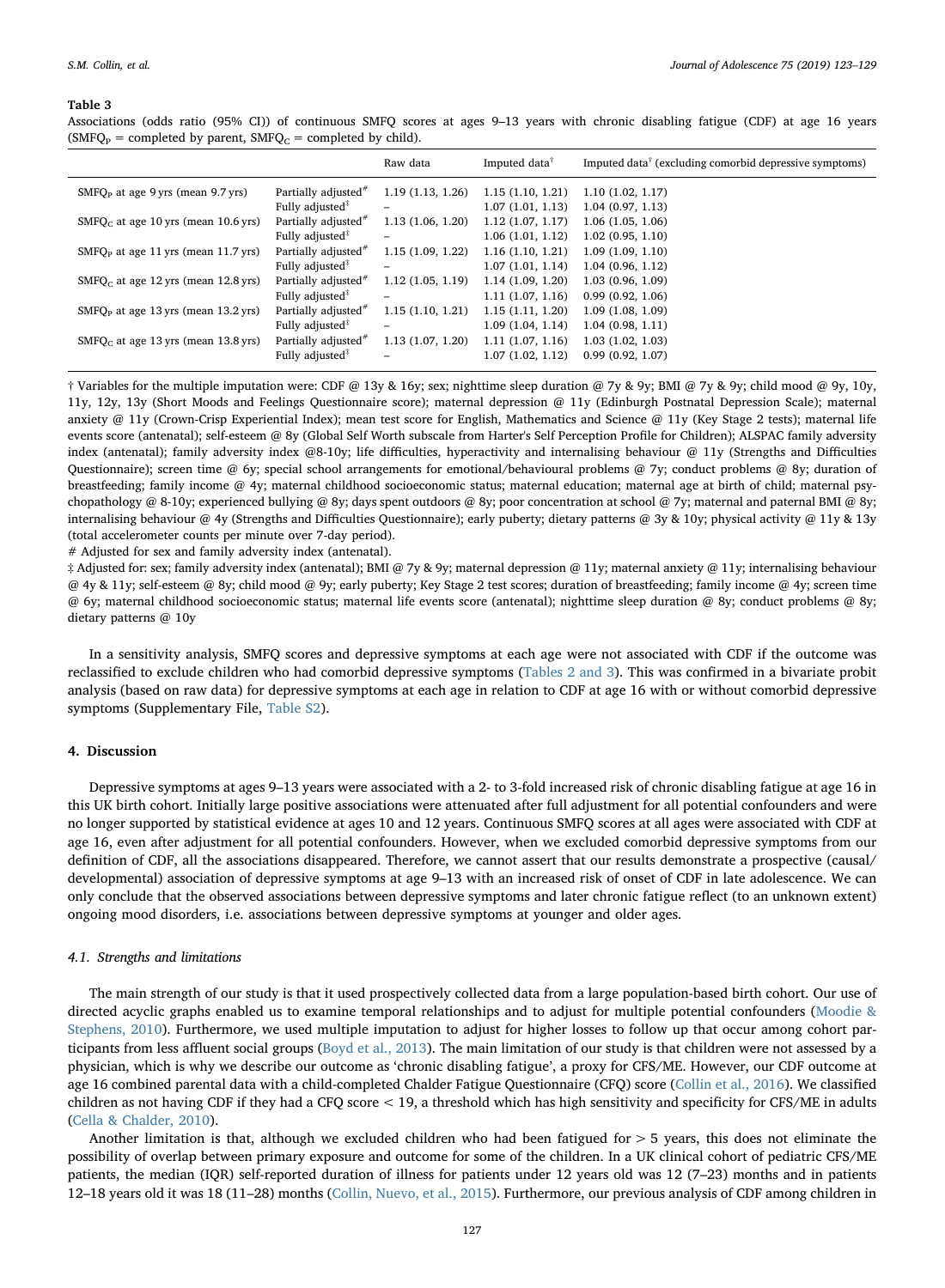the ALSPAC cohort at age 13, 16, and 18 years showed that 75% of children recovered after 2–3 years ([Norris et al., 2017](#page-6-4)). This gives us some reassurance that the number of children in the present study whose chronic fatigue was longer than 2 years' duration is likely to be small, and that the observed associations did not reflect reverse causation, i.e. children with a long history of low mood caused by fatigue. We also note that the observed associations did not become stronger with increasing age at the point when the SMFQ was completed.

Several items on the SMFQ overlap with items characteristic of chronic fatigue, such as restlessness, difficulties with concentration, and tiredness. This could result in inflated depressive symptoms scores in children with fatigue, and it is possible that higher fatigue rather than depressive symptoms is reflected in raised SMFQ scores. Conversely, our sensitivity analysis in which we reclassified all comorbidly fatigued/depressed 16-year-olds will almost certainly underestimate any real association between earlier depression and later fatigue. Our analyses of depressive symptoms and SMFQ scores at ages 9, 10, 11, and 13 are subject to the caveat that the causal diagrams to identify potential confounders were based upon SMFQ recorded at age 12. However, we would expect similar relationships to exist between potential confounders and SMFQ recorded at these other ages.

#### 4.2. Our findings on the context of other studies

The main question raised by our finding is "how much (if any) of the observed association between depressive symptoms in early adolescence and increased risk of chronic disabling fatigue later in adolescence can be attributed to a 'causal' effect?" or (conversely) "how much of the association simply represents long term low mood with fatigue as a symptom?" Our study is the fourth cohort study that has investigated prospective associations between psychological factors and increased risk of chronic fatigue in children and adolescents [\(Collin, Tilling, et al., 2015;](#page-6-12) [Rimes et al., 2007](#page-6-3); [Viner et al., 2008\)](#page-6-31). One of these studies was our previous analysis of ALSPAC data, which showed that child psychological problems (and upsetting life events) at age 7–8 years were associated with an increased risk of CDF at age 13, but evidence for these associations was removed when adjusted for maternal anxiety and depression ([Collin, Tilling, et al., 2015\)](#page-6-12). In our analysis of SMFQ at age 12 in relation to CDF at age 16 there was some attenuation when we adjusted for maternal anxiety and depression at age 11 years, and further attenuation (removing completely the effect of SMFQ as a binary exposure) when we further adjusted for a large number (18) of potential confounders that we identified using causal diagrams.

Viner et al. reported 2-fold higher odds (OR = 2.0 (95% CI 1.5, 2.7)) of 'severe fatigue' in adolescents age 13–16 years among those who had reported a high level of depressive symptoms (using a lower SMFQ threshold of ≥8) two years previously ([Viner et al.,](#page-6-31) [2008\)](#page-6-31). The outcome measure in this study was derived from self-reported (WHO Health Behaviour in School-aged Children questionnaire) data and was defined as extreme tiredness occurring more than once per week (in the last month). Despite the differences in study design, these 2-fold higher odds are consistent with the 2- to 3-fold higher odds that we found for depressive symptoms at age 9–13 years in relation to CDF at age 16. Rimes et al. found that any anxiety or depressive disorder predicted new cases of fatigue among children age 11–15 years, with > 4-fold higher odds, albeit over a very short duration of follow-up (4–6 months) and with very small numbers of cases ([Rimes et al., 2007\)](#page-6-3).

# 5. Conclusions

We did not find evidence to support a causal association between depressive symptoms at ages 9–13 years and risk of chronic disabling fatigue later in adolescence. The extent to which associations between depressive symptoms and later chronic fatigue reflect ongoing mood disorders, or conversely, the extent to which comorbid depression is secondary to pediatric chronic fatigue requires further study. In the meantime, clinicians working with children with emotional disorders need to be aware of the risk of chronic fatigue during adolescence and should consider liaising with specialist clinical services which have experience of pediatric chronic fatigue.

## Funding

This research was specifically funded by the UK Medical Research Council (grant MR/K020269/1). The UK Medical Research Council and Wellcome (Grant ref: 102215/2/13/2) and the University of Bristol provide core support for ALSPAC. This publication is the work of the authors and Simon Collin and Esther Crawley will serve as guarantors for the contents of this paper. Esther Crawley is funded by an NIHR Senior Research Fellowship (SRF-2013-06-013). Maria Loades is funded by the National Institute for Health Research (Doctoral Research Fellowship, DRF-2016-09-021). Stephen Stansfeld was supported by the National Institute for Health Research (NIHR) Collaboration for Leadership in Applied Health Research and Care (CLAHRC) North Thames at Bart's Health NHS Trust. The views expressed in this publication are those of the authors(s) and not necessarily those of the NHS, the National Institute for Health Research or the Department of Health.

#### Authors' contributions

EC conceived of the study and provided overall supervision; SC and TN performed the analyses; CJ, ML, GL, SS and EC provided subject-matter expertise prior to the analysis and contributed to interpretation of the findings; all authors contributed to drafting and revising the manuscript and approved the final version.